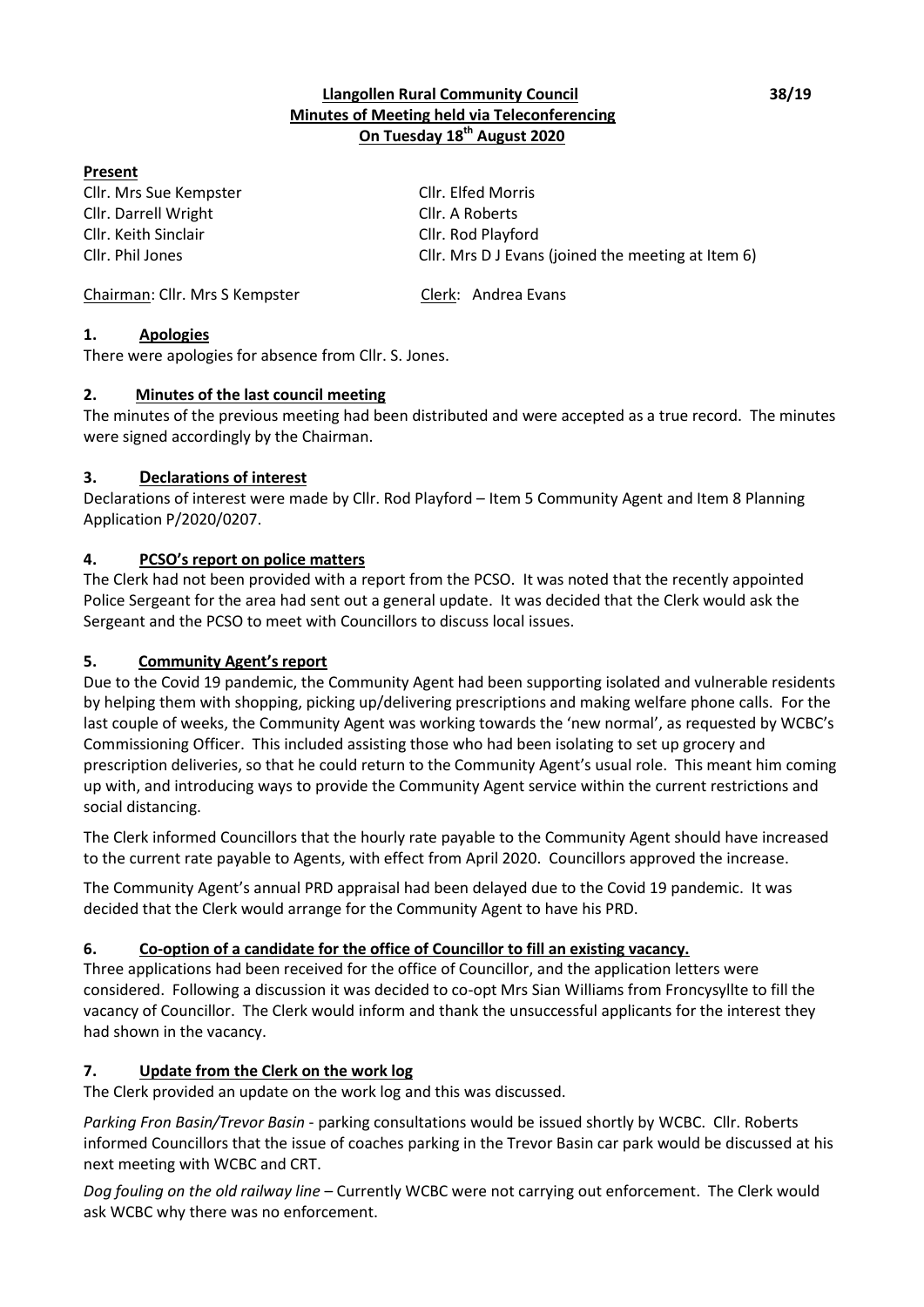*Cars parked on the A539 Llangollen Road near to the old post office* - parking consultations would be issued shortly by WCBC.

*J C Edwards wall and pillars site* – the feasibility study was being carried out and was due to be completed by the end of October.

*New notice boards for Garth* – this had been delayed due to Covid 19. Cllr. Morris offered to source suppliers and to obtain prices by the next meeting. He would also provide the Clerk with the proposed location for the board at Hafryn flats, so that the Clerk could consult with WCBC's housing department, if necessary.

*Installation of a lockable gate at the George Avenue playground* – the Clerk had sent an email to WCBC informing them that LRCC had engaged with the police, resulting in the proposal that the playground was locked at night. Recently there had been further problems of ASB and vandalism. Following a discussion, it was decided that the Clerk would ask WCBC if the conditions imposed in the funding agreement with the Landfill Agency could be amended, given the problems encountered at the playground. A working group would be set up comprising Cllr. Mrs S. Kempster, Cllr. A. Roberts, Cllr. E. Morris and Cllr. D. Wright to discuss solutions to the ASB at the playground.

*Purchase of 2 speed signs and 2 extra lockable mounting posts* – the signs had been received and would be put in place in the next few weeks. One would be placed in Trevor on the A539 near Station Road, and the other in Garth opposite Cromwell Terrace. The speed sign in Fron was operational again.

*Possible use of the Froncysyllte school field* - discussions were on-going.

*Pot holes at Bee Bank* – the pot holes had been repaired, the drains repaired and the gullies cleaned out.

*Footpath between Alma Road and School Lane* – Cllr. Roberts would investigate the situation.

*Steps on the footpath near to the Pump field* - Cllr. Morris had brought this to the attention of the Rights of Way Department at WCBC, and the path was due to be inspected.

*Wildlife garden on the old railway line path – this had been installed, and more plants and shrubs would be* delivered for planting in the autumn.

*Kerbs in Trevor were full of weeds* – this was on hold due to the Covid 19 pandemic.

*Request for an Astroturf pitch in Trevor* – Cllr. Roberts informed councillors that money was held at WCBC to provide a MUGA in the area, and he would be pursuing this with WCBC.

Items to be added to the work-log – damage to the wall at the War Memorial in Garth, Japanese Knotweed on the Offa's Dyke footpath, Fron Cemetery grounds maintenance, and the tidying of the garden near the Community Centre.

# **8. Planning applications**

To consider planning applications:

**P/2020/0260 –** Variation of conditions 2 (approved drawings), 3 (access closure), 5 (vehicular parking) and 14 (boundaries) of planning permission P/2018/0481 – **Sugn Y Pwll Service Reservoir, Tower Hill, Garth, Wrexham.**

**P/2020/0262** – Installation of motor control centre / dosing kiosk (in retrospect) – **Sugn Y Pwll Service Reservoir, Tower Hill, Garth, Wrexham.**

There were no objections to the 2 applications.

**P/2020/0207** – Erection of detached dwelling – **Land at The Cottage, Garth Road, Garth, Wrexham**

There was no objection to the application regarding the house building, but Councillors had reservations regarding the safety of the proposed access to the new property.

For information (Approved by WCBC):

**P/2019/0862 –** Application for temporary planning permission for the installation of a totem artwork structure – **Trevor Basin Visitor Centre Car Park, Off Tower Hill, Trevor, Wrexham.**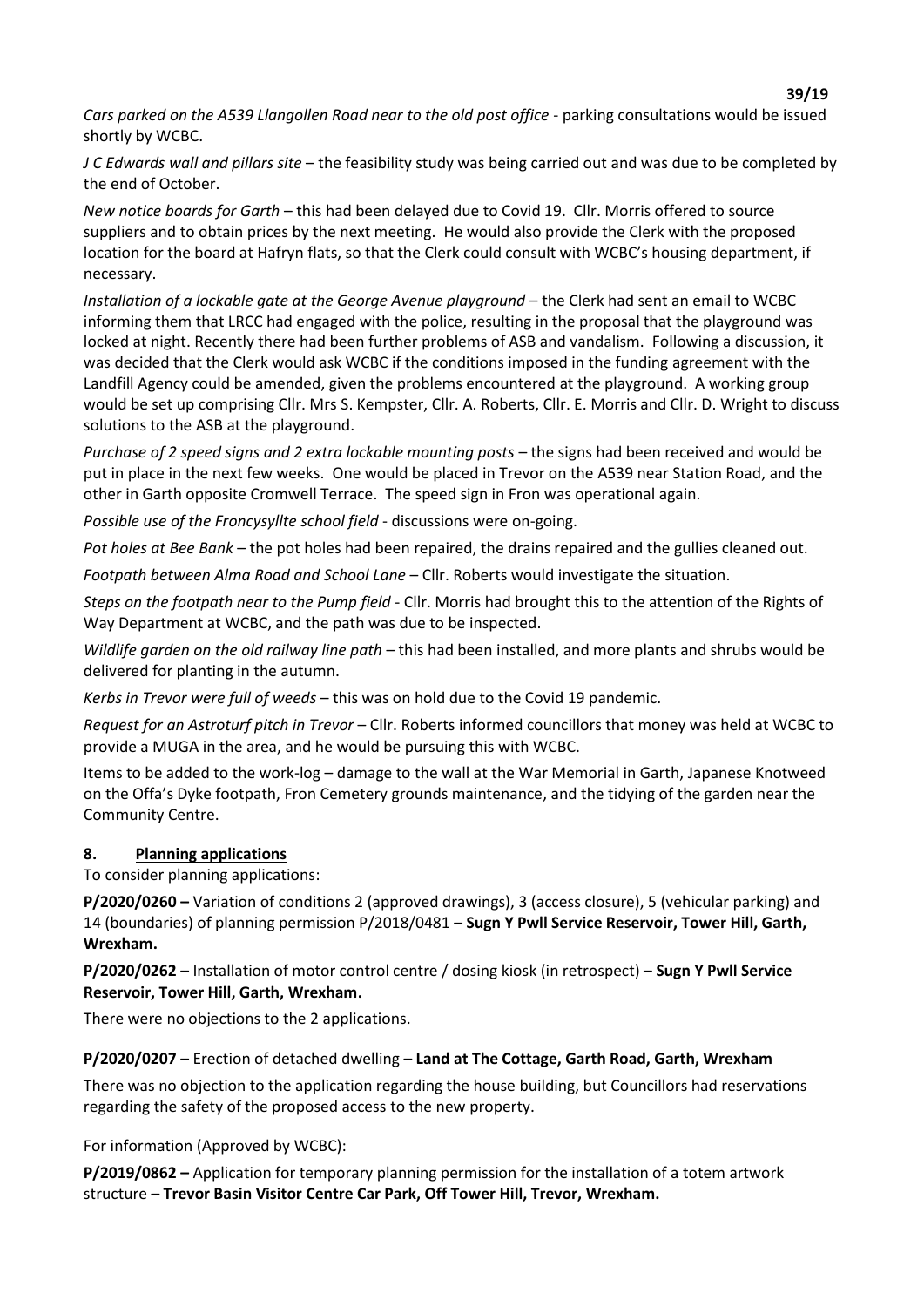**P/2020/0116** – Construction of parking bay for two vehicles in garden area adjacent to dwelling – **Lyndhurst, Woodlands Road, Froncysyllte, Wrexham.**

## **9. Correspondence update from the Clerk**

#### **One Voice Wales**

Future Generations Report 2020 Feedback Conference Postponed – One Voice Wales National Awards Conference – 26<sup>th</sup> March 2020 Royal Welsh Showground Report: Local Government and Elections (Wales) Bill FW: Multiple Documents – "LRF – circular Ystadau Cymru" (A29878829), "LRF – WELSH –circular Ystadau Cymru "(A29903491) Information Highlights WLGA coronavirus email update 10.08.20 Community & Town Councils Best Practice Guide No. 1 Community Engagement

# **Wrexham County Borough Council**

WHS Meeting  $9<sup>th</sup>$  March – Notes and Actions

### **Welsh Government**

Electoral Reform Newsletter – Issue 4 – June 2020

#### **North Wales Police**

Wrexham Rural Police Update 5<sup>th</sup> May 2020 Road Legislation Changes Survey Police Update – August 2020

#### **Ken Skates AM**

E-newsletter - 02.03.20, 19.03.20, 20.04.20, 28.04.20, 08.05.20, 15.05.20, 29.05.20, 19.06.20, 26.06.20, 03.07.20, 10.07.20, 17.07.20, 31.07.20 and 17.08.20.

#### **Denbighshire County Council**

Invitation – Meeting of the AONB Champions & Local Members & Community Councils –  $12^{th}$  March 2020

#### **Play Wales**

E-bulletin – March 2020, April 2020, June 2020, July 2020 and August 2020 Publications – Fun in the dungeon Playday 2020 Publications – A reading list for teachers Publications – Focus on play: Reopening schools – prioritising play Playday 2020 – Best ideas and games

**Planning Aid Wales** Update March 2020

**Keep Britain Tidy** Covid 19 – Stay Safe during Your GB Spring Clean

**Calor**  Calor Rural Community Fund

**Foodbank Wrexham** Information sheet

**Froncysyllte After School Club, Froncysyllte PTFA, Froncysyllte Nursery Plus** Emails thanking LRCC for their grants

Not included in the list - Emails received during the height of the Covid 19 pandemic/lockdown due to the large number received (over 250), and due to the fact that information was changing on a daily basis. All emails have been forwarded to Councillors.

 **40/19**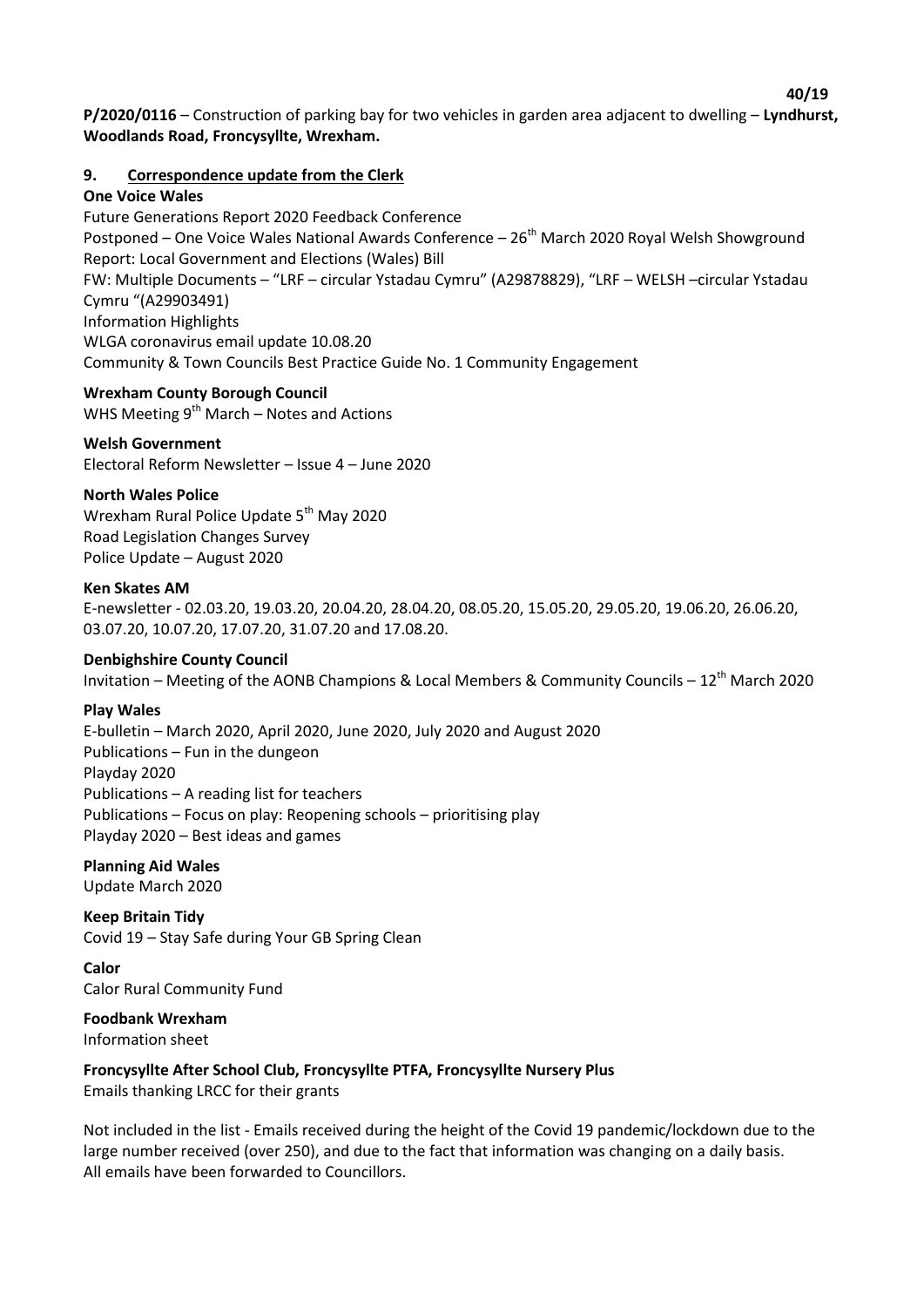# **10. Adoption of Policies 41/19**

After consideration, the Council decided to re-adopt the following policies: Terms of Reference; Code of Conduct Policy; Risk Assessment Policy; Investment Strategy; Data Protection Policy; Freedom of Information Policy; Social Media Policy; Complaints Policy; and Mileage and Subsistence Policy.

Following recommendations made in the internal audit report, the Financial Regulations were amended and adopted. Following an amendment to Section 19 of the Standing Orders, they were also adopted.

# **11. Responsibility for the website and the newsletter**

Councillors discussed allocating responsibility for the website and the newsletter. It was decided that the Clerk would take on responsibility for the website. Regarding the newsletter, the Clerk would take on responsibility for its production, and Cllr. Roberts would continue to manage the advertising. It was decided that the Clerk should keep a record of any additional time worked, due to the increased responsibility. It was hoped that publication of the newsletter could restart before Christmas, but this was dependent on the Coronavirus situation.

The Chairman thanked Cllr. K. Sinclair for his work on the 'LRCC Coronavirus Support Group' Facebook page.

# **12. Maintenance of the Boer War Memorial in Froncysyllte**

There was no update available regarding this item. Due to the Covid 19 pandemic it had not been possible to meet with Steve Grenter from the Wrexham Museum. It was decided to defer consideration of this item until the next council meeting.

# **13. Operation London Bridge**

Operation London Bridge is the code name given to the passing of HM Queen Elizabeth the Second. Throughout the country in the event of the sad passing of HM The Queen the whole community would be affected. With the date of this event unknown, all organisations need to be prepared as there will be national protocols and procedures to be followed. Councillors acknowledged that a plan should be put in place, for the Community Council to be able to respond in the appropriate manner.

It was decided that this would be discussed in more detail at the next meeting. The Clerk would source a suitable portrait of the Queen for use on the Council website,and loose leaf books of condolences for use in the community.

# **14. Annual Inspection Reports for the Playgrounds**

The annual reports had been received, and until a site meeting was held to consider the reports and identify any work that was needed, it was decided that the Clerk would arrange for the moss and algae to be cleared at each site. Also the Clerk would ask P Green to deal with the compacted matting around some of the equipment at the playgrounds.

A complaint about the gate to the playground in Garth had been received by a Councillor. It was decided that the details would be forwarded to the Clerk and a letter of reply would be sent.

# **15. Froncysyllte Cemetery Maintenance**

A number of complaints had been received about the poor state of the Cemetery at Froncysyllte Church. The grounds maintenance at the Cemetery was the responsibility of the Church, but the person who had previously kept the area tidy had retired. The Church was trying to encourage voluntary groups to help in keeping the Cemetery tidy, and a day had been identified for volunteers to work on the cemetery grounds.

The Community Council made an annual contribution of £250.00 to grounds maintenance at the Cemetery, and it was decided that the Clerk would establish the current legal position of providing support to Churches. This item would be reconsidered at the next meeting.

# **16. Annual Risk Assessments for the Community seats, planters and Noddfa Cemetery**

The annual risk assessments had been delayed due to the Covid19 pandemic. It was decided that these would now be undertaken. The Clerk would complete the risk assessment for street furniture, and Councillors would carry out the risk assessments for seats. The Clerk and two Councillors would carry out the risk assessment for Noddfa Cemetery, whilst abiding by social distancing.